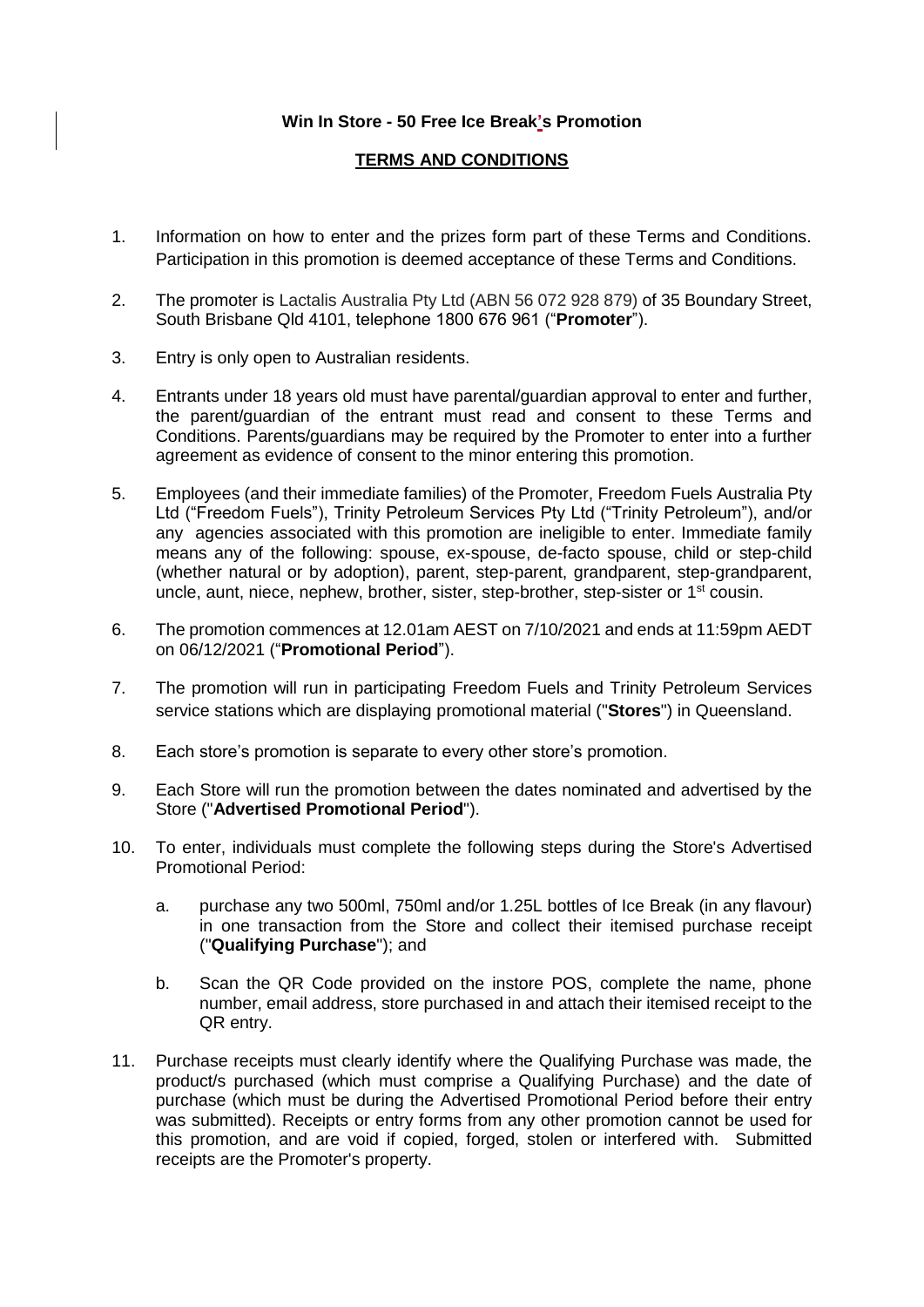- 12. Entries must be received by the Promoter in the Store during the Advertised Promotional Period. If an entrant returns a Qualifying Purchase or part of a Qualifying Purchase, their entry may be deemed invalid at the Promoter's discretion (unless the product is defective).
- 13. Incomplete or indecipherable entries will be deemed invalid.
- 14. Multiple entries are permitted subject to the following:
	- a. Only one (1) entry is permitted per Qualifying Purchase receipt; and
	- b. Each entry must be submitted separately and in accordance with these Terms and Conditions.
- 15. The Promoter reserves the right, at any time, to verify the validity of entries and entrants (including an entrant's identity, age and place of residence) and reserves the right, in its sole discretion, to disqualify any individual who the Promoter has reason to believe has breached any of these Terms and Conditions, tampered with the entry process or engaged in any unlawful or other improper misconduct calculated to jeopardise fair and proper conduct of the promotion. Errors and omissions may be accepted at the Promoter's discretion. Failure by the Promoter to enforce any of its rights at any stage does not constitute a waiver of those rights. The Promoter's legal rights to recover damages or other compensation from such an offender are reserved.
- 16. The purchase receipt provided with the entrant's entry must be the entrant's original purchase receipt. If, in the Promoter's opinion, an entrant has shared any receipt with another person, their entries will be invalid and they will lose any right to a prize.
- 17. If there is a dispute as to the identity of an entrant, the Promoter reserves the right, in its sole discretion, to determine the identity of the entrant.
- 18. There will be a total of 1 winner determined in respect of this promotion per Store.
- 19. There will be 1 prize draw conducted for each Store. A draw will be held by (no later than 16/12/2021). The draw will be conducted by the Lactalis Account Manager on behalf of the promoter.
- 20. The first valid entry drawn randomly from the entries received during the Advertised Promotional Period in the Store will win a prize.
- 21. The Promoter may draw additional reserve entries in a draw and record them in order, in case a winning entry/entrant is deemed invalid or a prize is unclaimed ("**Reserve Entrants**").
- 22. There is 1 prize available per Store. Each prize is 50 x 500ml Ice Breaks, valued at *\$250* and awarded in the form of an "Ice Break winner card" which is valid to redeem 50 x 500ml Ice Breaks in the Store where the entrant entered the Promotion.
- 23. The prize may be redeemed in multiple transactions but must be fully redeemed in full by 30/12/2022.
- 24. Winning entrants must collect their prize from the Store or make alternative delivery arrangements.
- 25. The total prize pool in each Store is valued at *\$250*.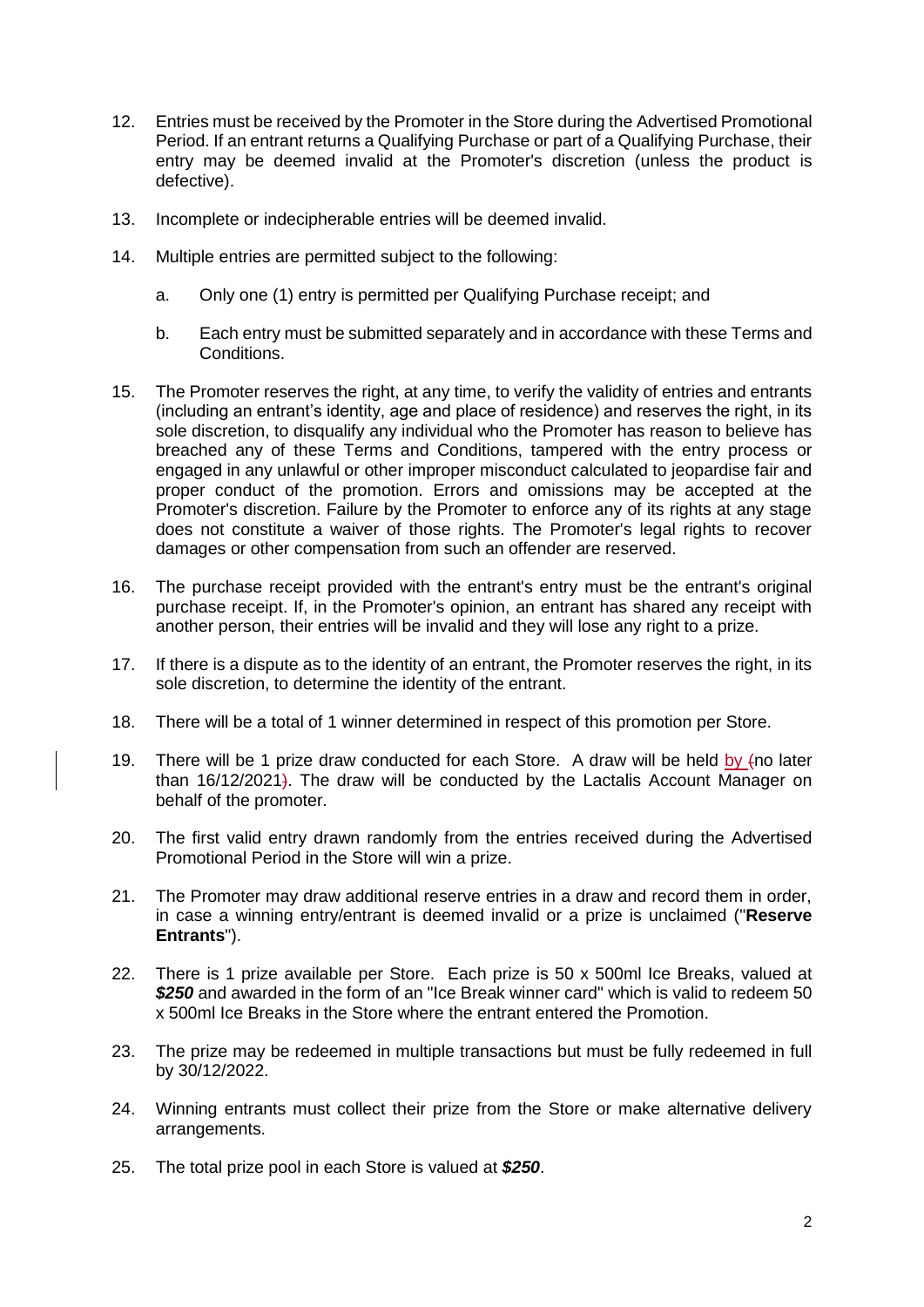- 26. The winner in each Store will be notified by phone within two days of determination.
- 27. In the event of a prize not being accepted or claimed within 3 months of the Store's draw date ("**Prize Claim Date**") or if, after all reasonable attempts, the Promoter can't contact a winner (or a winner does not contact the Promoter) by the Prize Claim Date, the winner's entry will be deemed invalid and the Promoter will re-award the relevant prize/s to a Reserve Entrant and/or carry out an unclaimed prize draw at the Store at the time and date advertised by the Store, being no later than  $11/03/2021$ , to randomly distribute the prize. Any such winner will be informed by phone within two days of determination.
- 28. Prizes and all elements of prizes must be taken as and when offered or will be forfeited, and if forfeited, the Promoter will not be liable. Prizes are subject to any additional terms and conditions imposed by the relevant supplier or the Promoter.
- 29. The Promoter is not responsible for any dispute between an entrant and any person with whom they chose, or choose not to, share the prize.
- 30. Any failure by an entrant to comply with the conditions imposed by a prize supplier may result in the prize being cancelled or withdrawn without liability for the Promoter or the prize supplier.
- 31. If an entrant or their entry is deemed by the Promoter to breach these Terms and Conditions, their entry (or at the Promoter's discretion, all of their entries) may be discarded.
- 32. If a prize, or element of a prize, is unavailable for any reason, the Promoter reserves the right to substitute another prize of equal or greater value for that prize, or element of it, subject to the approval of any relevant body, where required.
- 33. The prizes are not transferable or exchangeable nor redeemed for cash. Without limiting any other term of these Terms and Conditions, all prizes (and elements of prizes) must be taken as and when specified, or will be forfeited with no replacement. The prize values are correct as at the date of preparing these Terms and Conditions and include any applicable GST.
- 34. If any dispute arises between an entrant and the Promoter concerning the conduct of this promotion or claiming a prize, the Promoter will take reasonable steps to consider the entrant's point of view, taking into account any facts or evidence the entrant puts forward, and to respond to it fairly within a reasonable time. In all other respects, the Promoter's decision is final and no correspondence will be entered into.
- 35. Entrants consent to the Promoter using their name, likeness, image and/or voice in the event they are a winner (including photograph, film and/or recording of the same) in any media for an unlimited period without remuneration for the purpose of promoting this promotion (including any outcome), and promoting any products manufactured, distributed and/or supplied by the Promoter.
- 36. If this promotion is interfered with in any way or is not capable of being conducted as reasonably anticipated due to any reason beyond the reasonable control of the Promoter, including but not limited to technical difficulties, unauthorised intervention or fraud, the Promoter reserves the right, in its sole discretion, to the fullest extent permitted by law:
	- a. to disqualify any entrant; or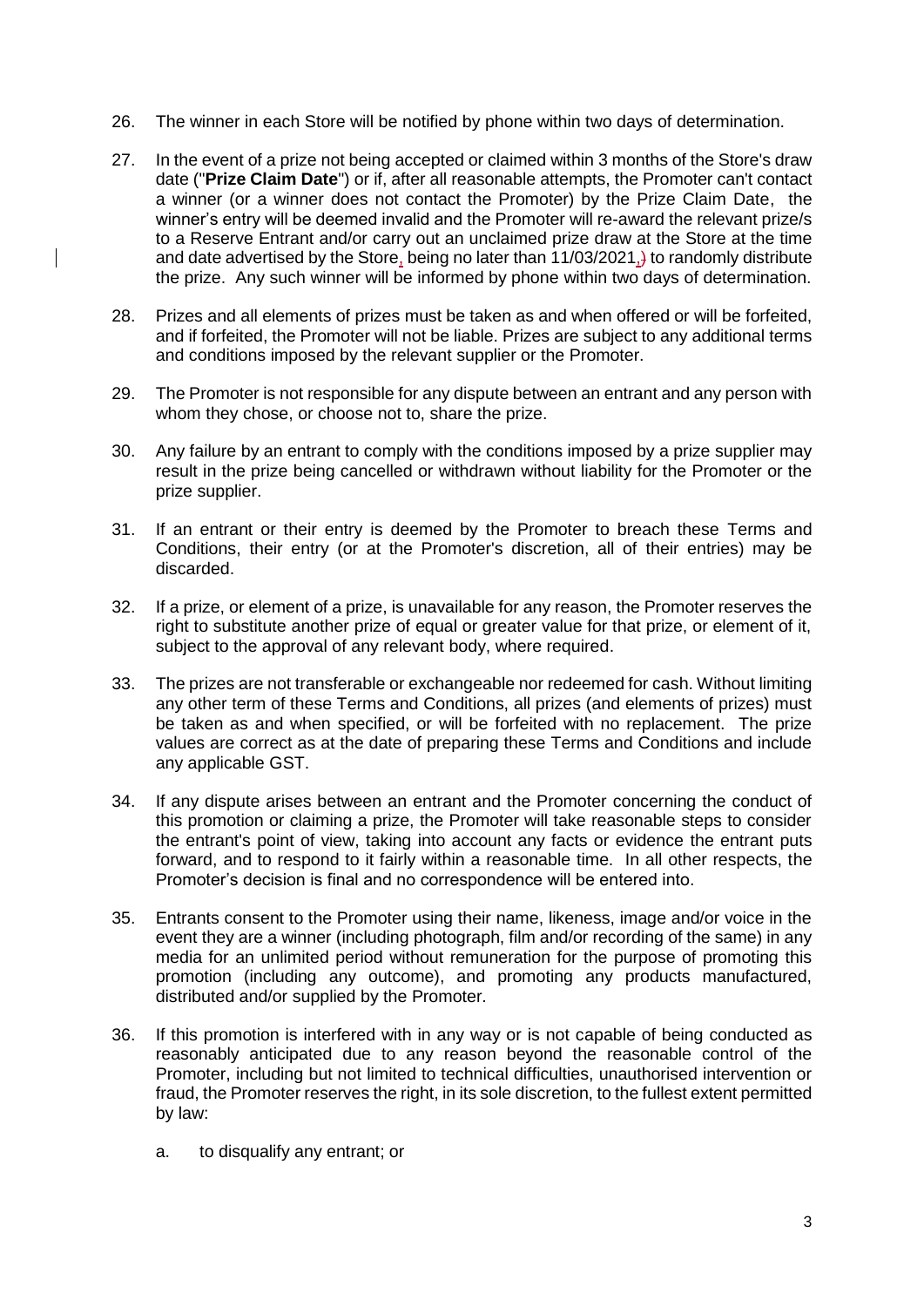- b. to modify, suspend, terminate or cancel the promotion as appropriate, subject to the approval of any relevant body, where required.
- 37. Any cost associated with accessing the promotion is the entrant's responsibility.
- 38. The Promoter assumes no responsibility for:
	- a. any error, omission, interruption, or delay in the operation or transmission of any communication sent to (or by) the Promoter or any entrant whether caused by problems with communication networks or lines, computer systems, software or internet service providers, congestion on any carrier network or otherwise (including if the envelope pick is conducted via Webex);
	- b. any theft, destruction or unauthorised access to, or alteration of such communications;
	- c. any problem with, or technical malfunction of, any computer system or other equipment used for the conduct of the promotion;
	- d. any incorrect or incomplete information which may be communicated in the course of the administering this promotion (whether as a result of one of the foregoing causes or otherwise); or
	- e. any delay in delivery (when not directly caused by the Promoter or its supplier), or failure of safe delivery of a prize.
- 39. Nothing in these Terms and Conditions limits, excludes or modifies or purports to limit, exclude or modify **the statutory consumer guarantees as provided under the** *Competition and Consumer Act 2010* **(Cth), as well as any other implied warranties under the ASIC Act or similar consumer protection laws** in the State and Territories of Australia ("**Non-Excludable Guarantees**"). Except for any liability that cannot by law be excluded, including the Non-Excludable Guarantees, the Promoter, Freedom Fuels and Trinity Petroleum, including their respective officers, employees and agents, excludes all liability (including negligence), for any personal injury; or any loss or damage (including loss of opportunity); whether direct, indirect, special or consequential, arising in any way out of the promotion.
- 40. Except for any liability that cannot by law be excluded, including the Non-Excludable Guarantees, the Promoter, Freedom Fuels and Trinity Petroleum, including their respective officers, employees and agents, are not responsible for and excludes all liability (including negligence), for any personal injury; or any loss or damage (including loss of opportunity); whether direct, indirect, special or consequential, arising in any way out of:
	- a. any technical difficulties or equipment malfunction (whether or not under the Promoter's control);
	- b. any theft, unauthorised access or third party interference;
	- c. any entry or prize claim that is late, lost, altered, damaged or misdirected (whether or not after their receipt by the Promoter) due to any reason beyond the reasonable control of the Promoter;
	- d. any variation in prize value to that stated in these Terms and Conditions; or